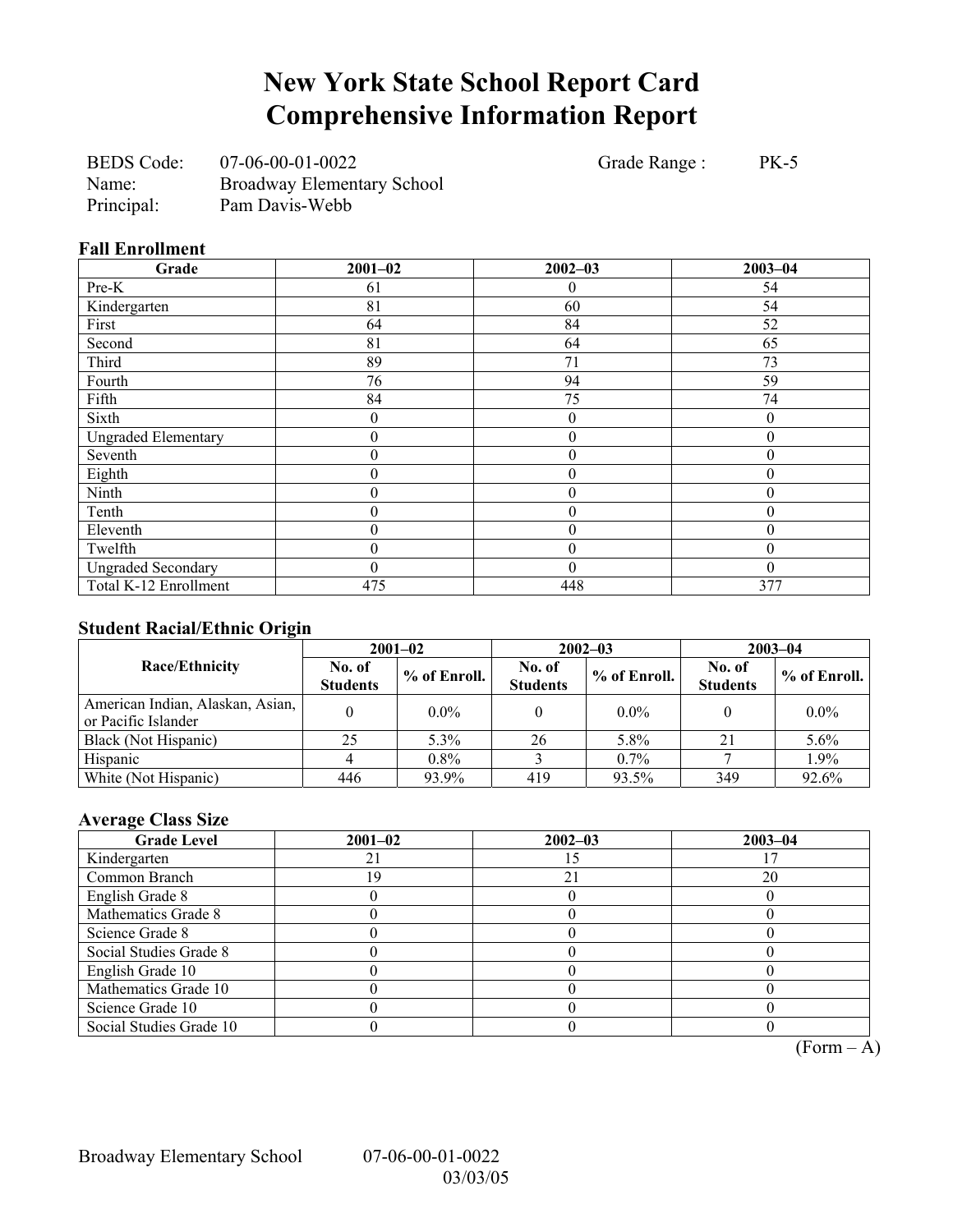#### **District Need to Resource Capacity Category**

| <b>N/RC Category</b> | <b>Description</b>                                                   |
|----------------------|----------------------------------------------------------------------|
|                      | This is an urban or suburban school district with high student needs |
|                      | in relation to district resource capacity.                           |

#### **Similar School Group and Description**

| <b>Similar School Group</b> | <b>Description</b>                                                                                                                                                                                                                                                                      |
|-----------------------------|-----------------------------------------------------------------------------------------------------------------------------------------------------------------------------------------------------------------------------------------------------------------------------------------|
|                             | All schools in this group are elementary level schools in urban or<br>suburban school districts with high student needs in relation to<br>district resources. The schools in this group are in the middle<br>range of student needs for elementary level schools in these<br>districts. |

All schools within the same N/RC category are divided into three similar school groups defined by the percentage of students in the school who are eligible for the free-lunch program and/or who are limited English proficient (also known as English language learners).

#### **Student Demographics Used To Determine Similar Schools Group**

|                                   | $2001 - 02$    |         | $2002 - 03$ |         | $2003 - 04$ |         |
|-----------------------------------|----------------|---------|-------------|---------|-------------|---------|
|                                   | Count          | Percent | Count       | Percent | Count       | Percent |
| <b>Limited English Proficient</b> |                | $0.0\%$ |             | $0.2\%$ |             | $0.2\%$ |
| <b>Eligible for Free Lunch</b>    | $\overline{1}$ | 23.6%   | 148         | 33.0%   | 151         | 40.1%   |

#### **Attendance and Suspension**

|                               | $2000 - 01$               |                   | $2001 - 02$               |                   | $2002 - 03$               |                   |
|-------------------------------|---------------------------|-------------------|---------------------------|-------------------|---------------------------|-------------------|
|                               | No. of<br><b>Students</b> | $%$ of<br>Enroll. | No. of<br><b>Students</b> | $%$ of<br>Enroll. | No. of<br><b>Students</b> | $%$ of<br>Enroll. |
| <b>Annual Attendance Rate</b> |                           | 96.0%             |                           | 94.3%             |                           | 95.7%             |
| <b>Student Suspensions</b>    |                           | $3.0\%$           |                           | $0.8\%$           |                           | $1.3\%$           |

#### **Student Socioeconomic and Stability Indicators**

#### **(Percent of Enrollment)**

|                          | $2001 - 02$ | $2002 - 03$ | $2003 - 04$ |
|--------------------------|-------------|-------------|-------------|
| <b>Reduced Lunch</b>     | $12.4\%$    | $1.4\%$     | $13.0\%$    |
| <b>Public Assistance</b> | $21 - 30\%$ | $31 - 40\%$ | $51 - 60\%$ |
| <b>Student Stability</b> | 95%         | 92%         | 68%         |

#### **Staff Counts**

| Staff                                 | $2003 - 04$ |
|---------------------------------------|-------------|
| <b>Total Teachers</b>                 |             |
| <b>Total Other Professional Staff</b> |             |
| <b>Total Paraprofessionals</b>        | NА          |
| Teaching Out of Certification*        |             |

\*Teaching out of certification more than on an incidental basis.

 $(Form - B)$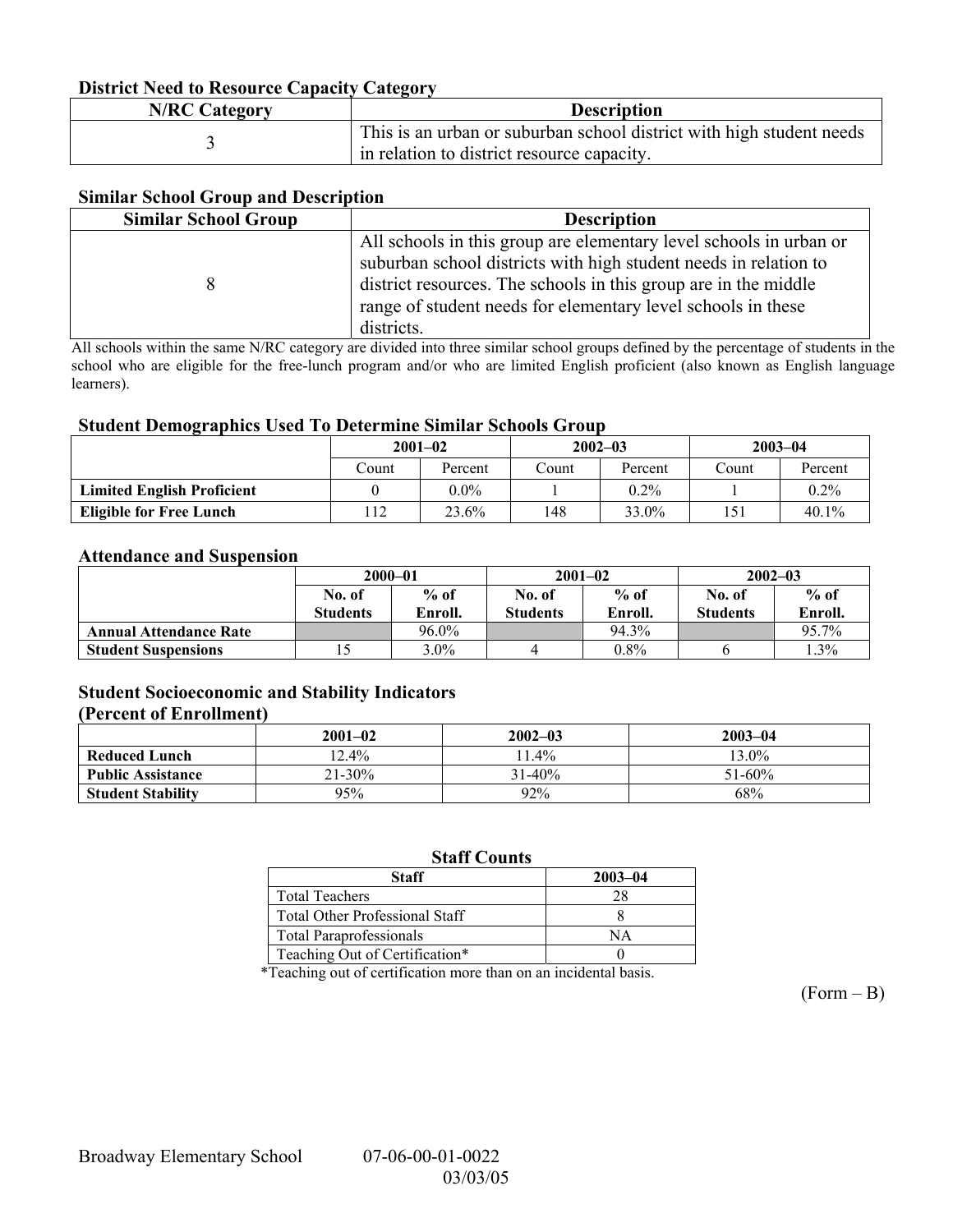# **Career Development and Occupational Studies (CDOS)**

### **Percentage of Students Documenting Self- and**  Career-Awareness Information and Career Exploration Activities, K-3

| Grades | $2001 - 02$ | $2002 - 03$ | $2003 - 04$ |
|--------|-------------|-------------|-------------|
| K–1    | $0\%$       | 100%        | 96%         |
|        | $\gamma_0$  | 100%        | 96%         |

### **Students Developing a Career Plan, 4–12**

| <b>Grades</b> |                                      | $2001 - 02$ | $2002 - 03$ | $2003 - 04$ |
|---------------|--------------------------------------|-------------|-------------|-------------|
|               | Number of General-Education Students | 81          | 146         | 103         |
|               | Number of Students with Disabilities | 9           | 23          | 21          |
| $4 - 5$       | Number of All Students               | 90          | 169         | 124         |
|               | Percent of Enrollment                | 56%         | $100\%$     | 93%         |
| $6 - 8$       | Number of General-Education Students | $\theta$    | $\Omega$    | 0           |
|               | Number of Students with Disabilities | $\Omega$    | $\Omega$    | $\theta$    |
|               | Number of All Students               | $\Omega$    | $\Omega$    | $\theta$    |
|               | Percent of Enrollment                | $0\%$       | $0\%$       | $0\%$       |
| $9 - 12$      | Number of General-Education Students | $\Omega$    | $\Omega$    | $\Omega$    |
|               | Number of Students with Disabilities | $\Omega$    | $\Omega$    | $\Omega$    |
|               | Number of All Students               | $\Omega$    | $\Omega$    | $\Omega$    |
|               | Percent of Enrollment                | $0\%$       | $0\%$       | $0\%$       |

### **Career and Technical Education (CTE) Programs**

|                                                   |       | <b>This District</b> | <b>Statewide</b> |
|---------------------------------------------------|-------|----------------------|------------------|
| <b>CTE</b> Program                                | Count | Percentage           | Average          |
| All CTE Programs                                  |       |                      |                  |
| Completed the CTE Program                         |       |                      |                  |
| Completed and Passed Regents Exams                |       |                      |                  |
| Completed and had Course Average of 75% or More   |       |                      |                  |
| Completed and Attained a HS Diploma or Equivalent |       |                      |                  |
| Completed and Whose Status is Known               |       |                      |                  |
| Completed and Were Successfully Placed            |       |                      |                  |
| Nontraditional Programs                           |       |                      |                  |
| Underrepresented Gender Members Enrolled          |       |                      |                  |
| Underrepresented Gender Members Who Completed     |       |                      |                  |

**Enrollment data are for the 2003-2004 school year; completer data are as of June 2003.** 

**Note: Blank cells indicate that either the district did not have a CTE program or did not report data.** 

 **This data is reported only at the district level.** 

 $(Form - D)$